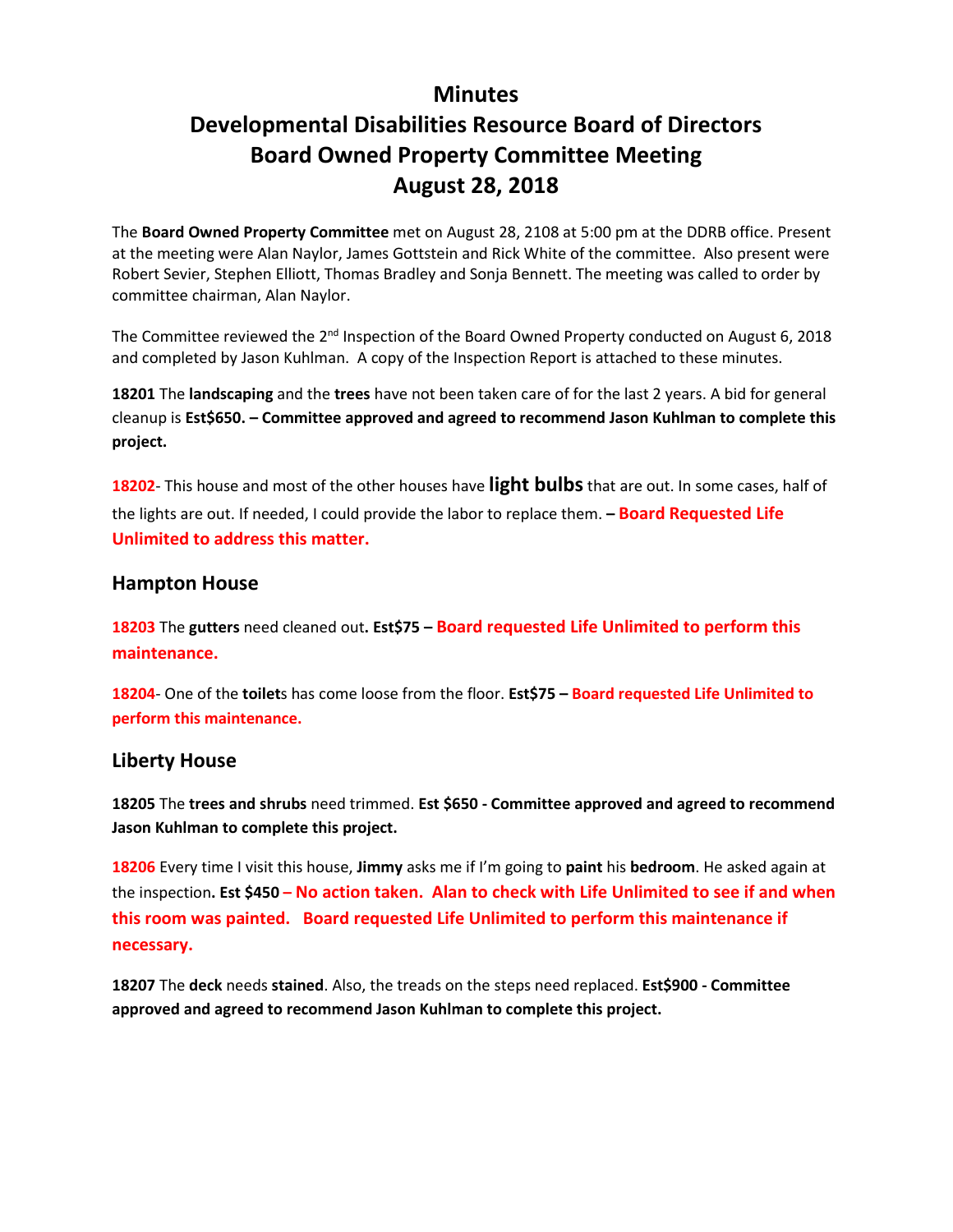## **Northland House**

**18214** Both **bath fans** need to be cleaned out. **Est\$ 100. Board requested Life Unlimited to perform this maintenance.**

**18215** Last winter we had the **brush along the fence line cleaned out**. The area has not been maintained since then. The brush has grown to a height of 4 feet so far. It will take some work to get it back to the point that it was. Then we can apply a product to the stumps to keep them from sprouting up again. **Est\$650 - Board requested Life Unlimited to perform this maintenance – Julie Edlund confirmed that this could/would be taken care of by Life Unlimited.**

### **Sherwood House**

**18208** One of the bedrooms by the garage has **a broken window**. I was told that the person that lives in the room broke it. The cost to repair it is **Est \$575**.

**18209** The same room as mentioned above has heavily **soiled carpet**. The cost to clean it is **Est \$150**.

**18210** An **outlet cover is missing** in the living room**. Est\$40**

**18211** A **hose bib** on the back of the house is leaking and needs rebuilt. **Est\$160**.

**18212** The **landscaping** needs some attention. The trees also need some trimming. **Est\$750**

**18213** The **gas vent flashing** at the peak of the roof needs to be nailed back down. **Est\$150**

**Committee approved and agreed to recommend Jason Kuhlman complete all of these projects at a total cost of \$1825. The inside maintenance projects should be delayed until the property is vacated by Life Unlimited, scheduled for October 1. The outdoor maintenance can be completed prior to October 1. All the maintenance should be completed as soon as possible after vacated in order to expedite property being listed for sale.**

#### **Sherwood House Sale**

The committee discussed the upcoming sale of Sherwood House and agreed the procedure utilized in selling the Flora House worked well and would recommend the same procedure for Sherwood House. Alan Naylor would contact Tom Pryor with Pryor Appraisal for an updated appraisal.

## **Kent Building**

**18216** There are several **ceiling tiles** that have been damaged by water. Sonja has called the roofers to take a look. **Est\$ to replace them \$100 –** *McDermott Roofing to inspect roof for leaks prior to replacing tiles.* 

**18217** The drywall under the window in the **Keller Room** is cracked. It was likely caused by the lack of rain this Summer**. Est to repair/paint \$250**